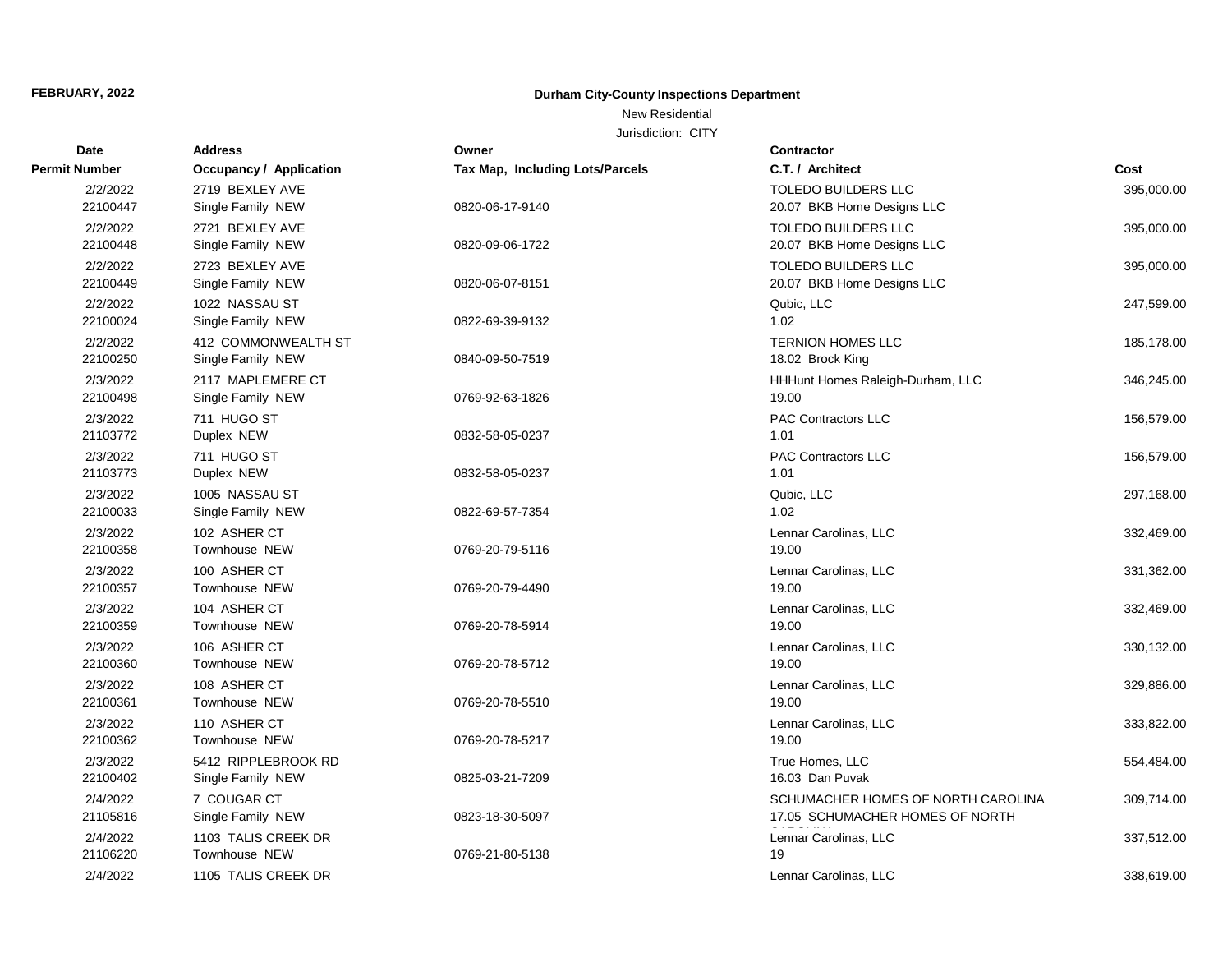### New Residential

| Date                 | <b>Address</b>                           | Owner                           | <b>Contractor</b>                                       |            |
|----------------------|------------------------------------------|---------------------------------|---------------------------------------------------------|------------|
| Permit Number        | <b>Occupancy / Application</b>           | Tax Map, Including Lots/Parcels | C.T. / Architect                                        | Cost       |
| 21106221             | Townhouse NEW                            | 0769-21-80-3105                 | 19                                                      |            |
| 2/4/2022<br>21106222 | 1107 TALIS CREEK DR<br>Townhouse NEW     | 0769-21-80-0185                 | Lennar Carolinas, LLC<br>19                             | 338,619.00 |
| 2/4/2022<br>21106223 | 1109 TALIS CREEK DR<br>Townhouse NEW     | 0769-21-70-8165                 | Lennar Carolinas, LLC<br>19                             | 336,282.00 |
| 2/4/2022<br>21106224 | 1111 TALIS CREEK DR<br>Townhouse NEW     | 0769-21-70-6145                 | Lennar Carolinas, LLC<br>19                             | 336,036.00 |
| 2/4/2022<br>21106225 | 1113 TALIS CREEK DR<br>Townhouse NEW     | 0769-21-70-4105                 | Lennar Carolinas, LLC<br>19                             | 339,972.00 |
| 2/4/2022<br>22100388 | 6504 AMBER SPRINGS DR<br>Townhouse NEW   | 0728-45-54-8112                 | Weekley Homes, LLC, T/A David Weekley Homes<br>20.21    | 301,842.00 |
| 2/4/2022<br>22100387 | 6502 AMBER SPRINGS DR<br>Townhouse NEW   | 0728-45-64-0067                 | Weekley Homes, LLC, T/A David Weekley Homes<br>20.21    | 408,483.00 |
| 2/4/2022<br>22100386 | 6500 AMBER SPRINGS DR<br>Townhouse NEW   | 0728-45-64-3002                 | Weekley Homes, LLC, T/A David Weekley Homes<br>20.21    | 314,388.00 |
| 2/4/2022<br>22100385 | 6408 AMBER SPRINGS DR<br>Townhouse NEW   | 0728-45-63-5956                 | Weekley Homes, LLC, T/A David Weekley Homes<br>20.21    | 324,843.00 |
| 2/4/2022<br>22100384 | 6406 AMBER SPRINGS DR<br>Townhouse NEW   | 0728-45-63-7991                 | Weekley Homes, LLC, T/A David Weekley Homes<br>20.21    | 305,040.00 |
| 2/4/2022<br>22100383 | 6404 AMBER SPRINGS DR<br>Townhouse NEW   | 0728-45-73-0845                 | Weekley Homes, LLC, T/A David Weekley Homes<br>20.21    | 325,458.00 |
| 2/7/2022<br>21104498 | 608 E UMSTEAD ST<br>Single Family NEW    | 0831-02-86-3033                 | Production Construction Inc.<br>13.01 Christopher Smith | 163,000.00 |
| 2/7/2022<br>22100027 | 2400 THORNE ST<br>Single Family NEW      | 0832-10-46-2663                 | Hayes Barton Homes, Inc.<br>1.01 TIGHTLINES DESIGNS     | 146,247.00 |
| 2/7/2022<br>22100028 | 2402 THORNE ST<br>Single Family NEW      | 0832-46-26-6172                 | Hayes Barton Homes, Inc.<br>1.01 TIGHTLINES DESIGNS     | 146,247.00 |
| 2/7/2022<br>22100030 | 2406 THORNE ST<br>Single Family NEW      | 0832-46-26-3756                 | Hayes Barton Homes, Inc.<br>1.01 TIGHTLINES DESIGNS     | 146,247.00 |
| 2/7/2022<br>22100311 | 110 S ADAMS ST<br>Single Family NEW      | 0841-34-45-4439                 | JOSEPH H. MITCHELL JR.<br>18.02 Standard Homes Plan Inc | 219,801.00 |
| 2/7/2022<br>22100500 | 505 WANDA RIDGE DR<br>Single Family NEW  | 0824-03-35-5030                 | LUKE UPCHURCH<br>16.03                                  | 5,000.00   |
| 2/7/2022<br>22100255 | 1401 SMOKY MOUNTAINS ST<br>Townhouse NEW | 0739-22-45-6231                 | Pulte Home Company, LLC<br>20.25 Pulte Home Company LLC | 279,210.00 |
| 2/7/2022<br>22100256 | 1403 SMOKY MOUNTAINS ST<br>Townhouse NEW | 0739-22-44-6935                 | Pulte Home Company, LLC<br>20.25 Pulte Home Company LLC | 239,112.00 |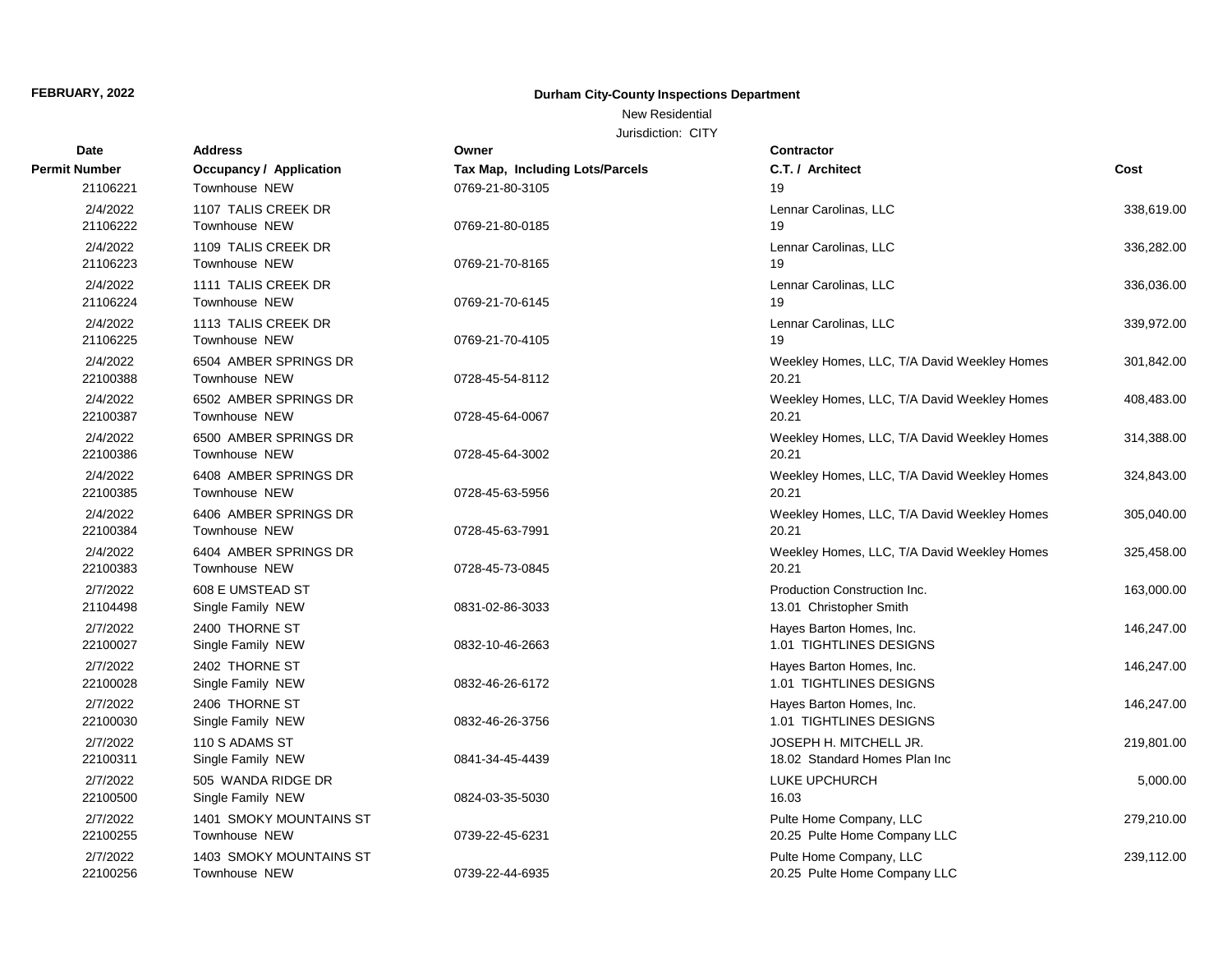### New Residential

| <b>Date</b>          | <b>Address</b>                                  | Owner                           | <b>Contractor</b>                                        |            |
|----------------------|-------------------------------------------------|---------------------------------|----------------------------------------------------------|------------|
| <b>Permit Number</b> | <b>Occupancy / Application</b>                  | Tax Map, Including Lots/Parcels | C.T. / Architect                                         | Cost       |
| 2/7/2022<br>22100257 | 1405 SMOKY MOUNTAINS ST<br><b>Townhouse NEW</b> | 0739-22-44-6733                 | Pulte Home Company, LLC<br>20.25 Pulte Home Company LLC  | 224,598.00 |
| 2/7/2022<br>22100258 | 1407 SMOKY MOUNTAINS ST<br><b>Townhouse NEW</b> | 0739-22-44-6435                 | Pulte Home Company, LLC<br>20.25 Pulte Home Company LLC  | 286,467.00 |
| 2/7/2022<br>22100548 | 512 HAMMOND ST<br>Single Family NEW             | 0832-37-57-2953                 | CECIL THOMAS OLIVER, JR.<br>1.01                         | 173,000.00 |
| 2/7/2022<br>22100549 | 514 HAMMOND ST<br>Single Family NEW             | 0832-37-57-2953                 | CECIL THOMAS OLIVER, JR.<br>1.01                         | 173,000.00 |
| 2/7/2022<br>21106374 | 2531 FAUCETTE AVE<br>Single Family NEW          | 0842-03-33-6054                 | Cedar Glenn Properties, LLC<br>18.01                     | 199,752.00 |
| 2/7/2022<br>21106397 | 1017 CHANNEL DROP DR<br><b>Townhouse NEW</b>    | 0830-90-11-2925                 | Ryan Builders-North Carolina, LLC, Dan<br>20.27          | 228,534.00 |
| 2/7/2022<br>21106395 | 1015 CHANNEL DROP DR<br><b>Townhouse NEW</b>    | 0830-90-12-0270                 | Ryan Builders-North Carolina, LLC, Dan<br>20.27          | 233,331.00 |
| 2/7/2022<br>21106394 | 1013 CHANNEL DROP DR<br>Townhouse NEW           | 0830-90-02-9388                 | Ryan Builders-North Carolina, LLC, Dan<br>20.27          | 228,165.00 |
| 2/7/2022<br>21106393 | 1011 CHANNEL DROP DR<br><b>Townhouse NEW</b>    | 0830-90-02-8519                 | Ryan Builders-North Carolina, LLC, Dan<br>20.27          | 222,630.00 |
| 2/7/2022<br>22100317 | 1046 MANORHAVEN DR<br><b>Townhouse NEW</b>      | 0749-57-35-9942                 | M/I HOMES OF RALEIGH LLC<br>18.09                        | 332,100.00 |
| 2/7/2022<br>22100318 | 1048 MANORHAVEN DR<br>Townhouse NEW             | 0749-57-45-2806                 | M/I HOMES OF RALEIGH LLC<br>18.09                        | 331,854.00 |
| 2/7/2022<br>22100319 | 1050 MANORHAVEN DR<br><b>Townhouse NEW</b>      | 0749-57-45-4822                 | M/I HOMES OF RALEIGH LLC<br>18.09                        | 331,854.00 |
| 2/7/2022<br>22100320 | 1052 MANORHAVEN DR<br><b>Townhouse NEW</b>      | 0749-57-45-6880                 | M/I HOMES OF RALEIGH LLC<br>18.09                        | 331,854.00 |
| 2/7/2022<br>22100328 | 505 VASSAR DR<br>Townhouse NEW                  | 0737-15-95-1885                 | Pulte Home Company, LLC<br>20.27 Pulte Home Company, LLC | 226,812.00 |
| 2/7/2022<br>22100329 | 507 VASSAR DR<br><b>Townhouse NEW</b>           | 0737-15-96-1130                 | Pulte Home Company, LLC<br>20.27 Pulte Home Company, LLC | 331,854.00 |
| 2/7/2022<br>22100330 | 509 VASSAR DR<br>Townhouse NEW                  | 0737-15-96-0371                 | Pulte Home Company, LLC<br>20.27 Pulte Home Company, LLC | 332,100.00 |
| 2/7/2022<br>22100331 | 511 VASSAR DR<br>Townhouse NEW                  | 0737-15-96-0513                 | Pulte Home Company, LLC<br>20.27 Pulte Home Company, LLC | 236,898.00 |
| 2/7/2022<br>22100332 | 513 VASSAR DR<br><b>Townhouse NEW</b>           | 0737-15-86-9754                 | Pulte Home Company, LLC<br>20.27 Pulte Home Company, LLC | 226,812.00 |
| 2/7/2022             | 515 VASSAR DR                                   |                                 | Pulte Home Company, LLC                                  | 284,745.00 |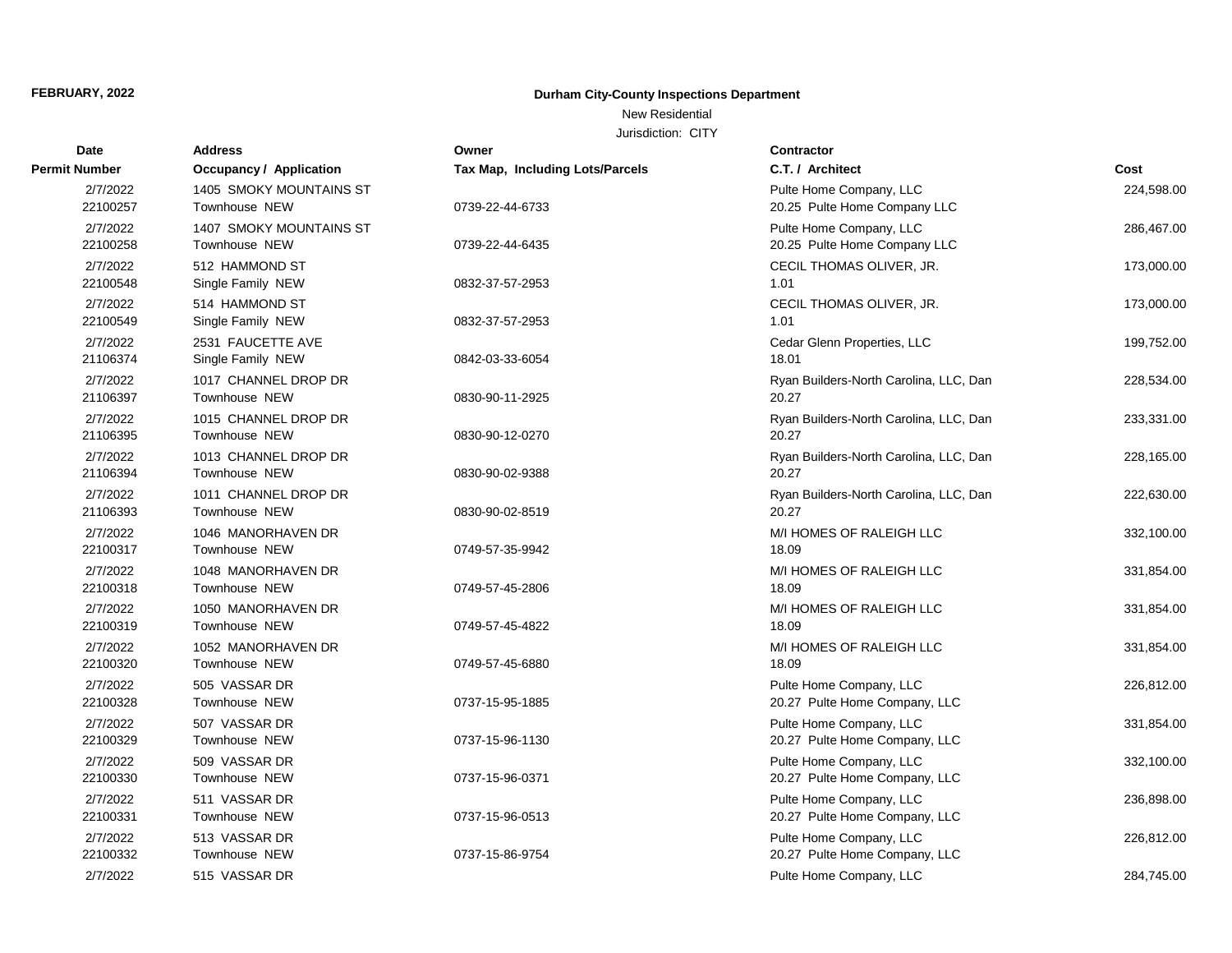### New Residential

| Date                 | <b>Address</b>                             | Owner                           | Contractor                                                          |            |
|----------------------|--------------------------------------------|---------------------------------|---------------------------------------------------------------------|------------|
| Permit Number        | <b>Occupancy / Application</b>             | Tax Map, Including Lots/Parcels | C.T. / Architect                                                    | Cost       |
| 22100333             | Townhouse NEW                              | 0737-15-86-8989                 | 20.27 Pulte Home Company, LLC                                       |            |
| 2/7/2022<br>22100346 | 1070 GEMMA DR<br>Townhouse NEW             | 0840-11-12-6521                 | Lennar Carolinas, LLC<br>18.09                                      | 315,864.00 |
| 2/7/2022<br>22100348 | 1078 GEMMA DR<br>Townhouse NEW             | 0840-11-13-8132                 | Lennar Carolinas, LLC<br>18.09                                      | 261,498.00 |
| 2/7/2022<br>22100347 | 1074 GEMMA DR<br>Townhouse NEW             | 0840-11-12-6893                 | Lennar Carolinas, LLC<br>18.09                                      | 261,498.00 |
| 2/8/2022<br>22100148 | 3204 STONEYBROOK DR<br>Single Family NEW   | 0813-72-11-1660                 | <b>GATEWAY BUILDING COMPANY</b><br>17.05 CENTER STUDIO ARCHITECTURE | 700,000.00 |
| 2/8/2022<br>22100023 | 1021 NASSAU ST<br>Single Family NEW        | 0822-69-37-7440                 | Qubic, LLC<br>1.02                                                  | 245,000.00 |
| 2/8/2022<br>22100035 | 1009 NASSAU ST<br>Single Family NEW        | 0822-69-57-2377                 | Qubic, LLC<br>1.02                                                  | 320,169.00 |
| 2/8/2022<br>22100039 | 1018 NASSAU ST<br>Single Family NEW        | 0822-69-49-4100                 | Qubic, LLC<br>1.02                                                  | 245,000.00 |
| 2/8/2022<br>22100351 | 2018 STRICKLAND OAK WAY<br>Townhouse NEW   | 0840-01-73-9612                 | Lennar Carolinas, LLC<br>18.09                                      | 272,445.00 |
| 2/8/2022<br>22100352 | 2022 STRICKLAND OAK WAY<br>Townhouse NEW   | 0840-01-83-1677                 | Lennar Carolinas, LLC<br>18.09                                      | 266,049.00 |
| 2/8/2022<br>22100353 | 2026 STRICKLAND OAK WAY<br>Townhouse NEW   | 0840-01-83-4731                 | Lennar Carolinas, LLC<br>18.09                                      | 261,498.00 |
| 2/8/2022<br>22100370 | 1054 GEMMA DR<br>Townhouse NEW             | 0840-11-01-7533                 | Lennar Carolinas, LLC<br>18.09                                      | 274,044.00 |
| 2/8/2022<br>22100371 | 1058 GEMMA DR<br>Townhouse NEW             | 0840-11-01-9768                 | Lennar Carolinas, LLC<br>18.09                                      | 261,498.00 |
| 2/8/2022<br>22100372 | 1062 GEMMA DR<br>Townhouse NEW             | 0840-11-11-1914                 | Lennar Carolinas, LLC<br>18.09                                      | 272,568.00 |
| 2/8/2022<br>22100373 | 1066 GEMMA DR<br><b>Townhouse NEW</b>      | 0840-11-12-3184                 | Lennar Carolinas, LLC<br>18.09                                      | 261,498.00 |
| 2/8/2022<br>22100400 | 5411 RIPPLEBROOK RD<br>Single Family NEW   | 0825-21-51-2154                 | True Homes, LLC<br>16.03 Dan Puvak                                  | 412,542.00 |
| 2/8/2022<br>22100422 | 1056 MANORHAVEN DR<br>Townhouse NEW        | 0749-57-55-0715                 | M/I HOMES OF RALEIGH LLC<br>18.09                                   | 331,854.00 |
| 2/8/2022<br>22100423 | 1058 MANORHAVEN DR<br><b>Townhouse NEW</b> | 0749-57-55-2536                 | M/I HOMES OF RALEIGH LLC<br>18.09                                   | 331,854.00 |
| 2/8/2022<br>22100424 | 1060 MANORHAVEN DR<br>Townhouse NEW        | 0749-57-55-4425                 | M/I HOMES OF RALEIGH LLC<br>18.09                                   | 331,854.00 |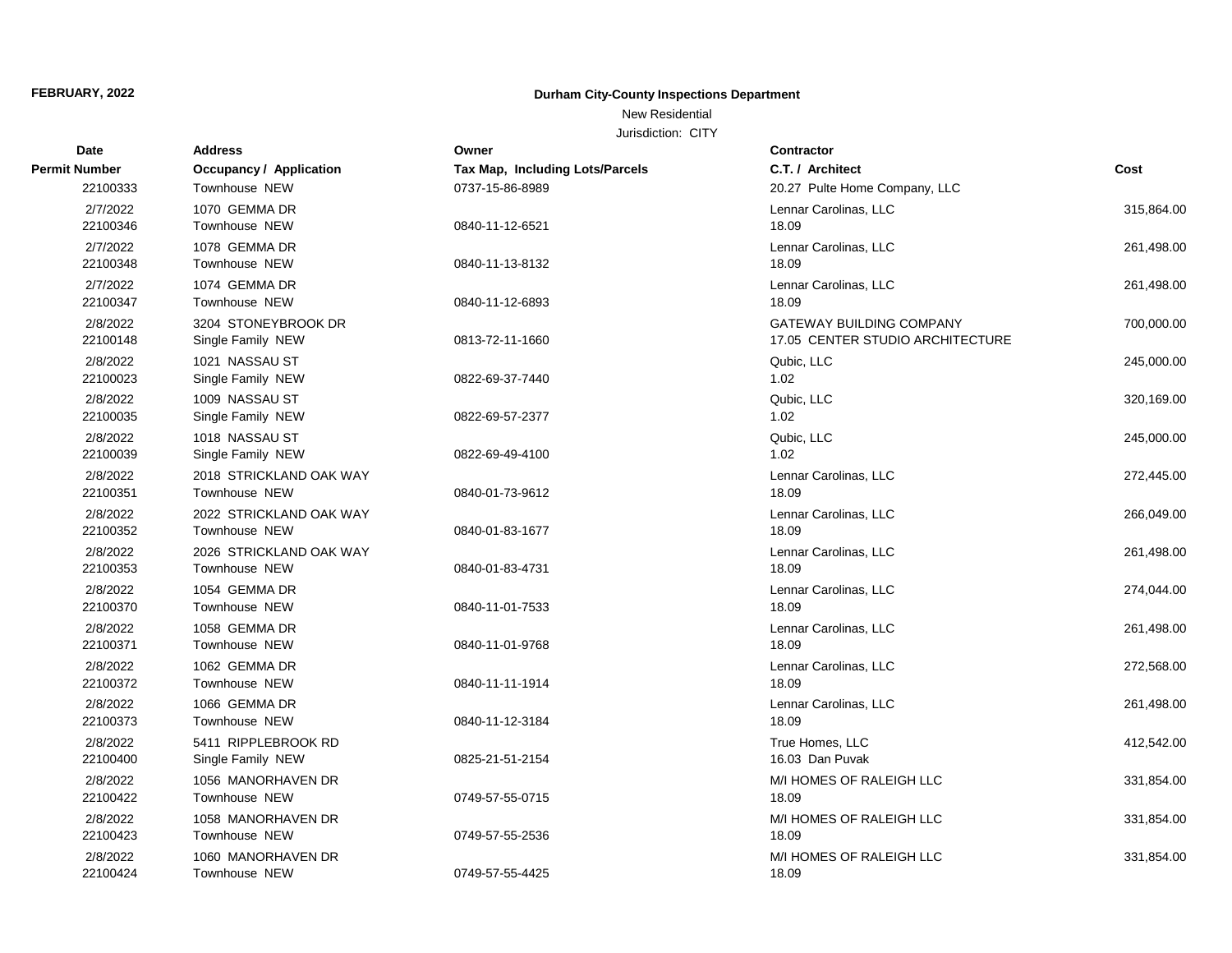### New Residential

| <b>Date</b>           | <b>Address</b>                             | Owner                           | <b>Contractor</b>                                                 |            |
|-----------------------|--------------------------------------------|---------------------------------|-------------------------------------------------------------------|------------|
| Permit Number         | Occupancy / Application                    | Tax Map, Including Lots/Parcels | C.T. / Architect                                                  | Cost       |
| 2/8/2022<br>22100425  | 1062 MANORHAVEN DR<br><b>Townhouse NEW</b> | 0749-57-55-6314                 | M/I HOMES OF RALEIGH LLC<br>18.09                                 | 331,854.00 |
| 2/8/2022<br>22100426  | 1064 MANORHAVEN DR<br><b>Townhouse NEW</b> | 0749-57-55-8272                 | M/I HOMES OF RALEIGH LLC<br>18.09                                 | 331,854.00 |
| 2/8/2022<br>22100432  | 3819 PASSENGER PL<br>Single Family NEW     | 0840-50-83-4422                 | Meritage Homes of the Carolinas, Inc.<br>18.09 Summit Engineering | 351,165.00 |
| 2/8/2022<br>22100436  | 1101 BADLANDS ST<br><b>Townhouse NEW</b>   | 0739-22-46-3525                 | Pulte Home Company, LLC<br>20.25 Pulte Home Company, LLC          | 272,445.00 |
| 2/8/2022<br>22100437  | 1103 BADLANDS ST<br>Townhouse NEW          | 0739-22-46-6505                 | Pulte Home Company, LLC<br>20.25 Pulte Home Company, LLC          | 226,566.00 |
| 2/8/2022<br>22100438  | 1105 BADLANDS ST<br>Townhouse NEW          | 0739-22-46-8525                 | Pulte Home Company, LLC<br>20.25 Pulte Home Company, LLC          | 226,812.00 |
| 2/8/2022<br>22100439  | 1107 BADLANDS ST<br><b>Townhouse NEW</b>   | 0739-22-56-0545                 | Pulte Home Company, LLC<br>20.25                                  | 224,598.00 |
| 2/8/2022<br>22100440  | 1109 BADLANDS ST<br><b>Townhouse NEW</b>   | 0739-22-56-3537                 | Pulte Home Company, LLC<br>20.25 Pulte Home Company, LLC          | 284,745.00 |
| 2/8/2022<br>22100471  | 1068 MANORHAVEN DR<br><b>Townhouse NEW</b> | 0749-57-64-1927                 | M/I HOMES OF RALEIGH LLC<br>18.09                                 | 332,100.00 |
| 2/8/2022<br>22100472  | 1070 MANORHAVEN DR<br><b>Townhouse NEW</b> | 0749-57-64-2751                 | M/I HOMES OF RALEIGH LLC<br>18.09                                 | 331,834.00 |
| 2/8/2022<br>22100473  | 1072 MANORHAVEN DR<br>Townhouse NEW        | 0749-57-64-3562                 | M/I HOMES OF RALEIGH LLC<br>18.09                                 | 331,854.00 |
| 2/8/2022<br>22100474  | 1074 MANORHAVEN DR<br>Townhouse NEW        | 0749-57-64-4390                 | M/I HOMES OF RALEIGH LLC<br>18.09                                 | 331,854.00 |
| 2/8/2022<br>22100482  | 5413 RIPPLEBROOK RD<br>Single Family NEW   | 0825-21-41-7819                 | True Homes, LLC<br>16.03 Dan Puvak                                | 374,658.00 |
| 2/10/2022<br>21106108 | 6 SAXFORD PL<br>Single Family NEW          | 0719-01-97-9683                 | Barbee Construction Services, LLC<br>20.11                        | 577,239.00 |
| 2/10/2022<br>21105860 | 1911 WASHINGTON ST<br>Single Family NEW    | 0822-12-96-2240                 | University City, LLC<br>1.02                                      | 157,194.00 |
| 2/11/2022<br>22100211 | 1107 N MANGUM ST<br>Duplex NEW             | 0832-17-11-2490                 | Canu Cassio DiBona<br>2                                           | 559,158.00 |
| 2/11/2022<br>22100218 | 1006 GILLY CT<br>Single Family NEW         | 0769-01-28-7974                 | Lennar Carolinas, LLC<br>19                                       | 313,896.00 |
| 2/11/2022<br>22100434 | 1002 GILLY CT<br>Single Family NEW         | 0769-01-28-8847                 | Lennar Carolinas, LLC<br>19                                       | 2,477.00   |
| 2/11/2022             | 1004 GILLY CT                              |                                 | Lennar Carolinas, LLC                                             | 280,194.00 |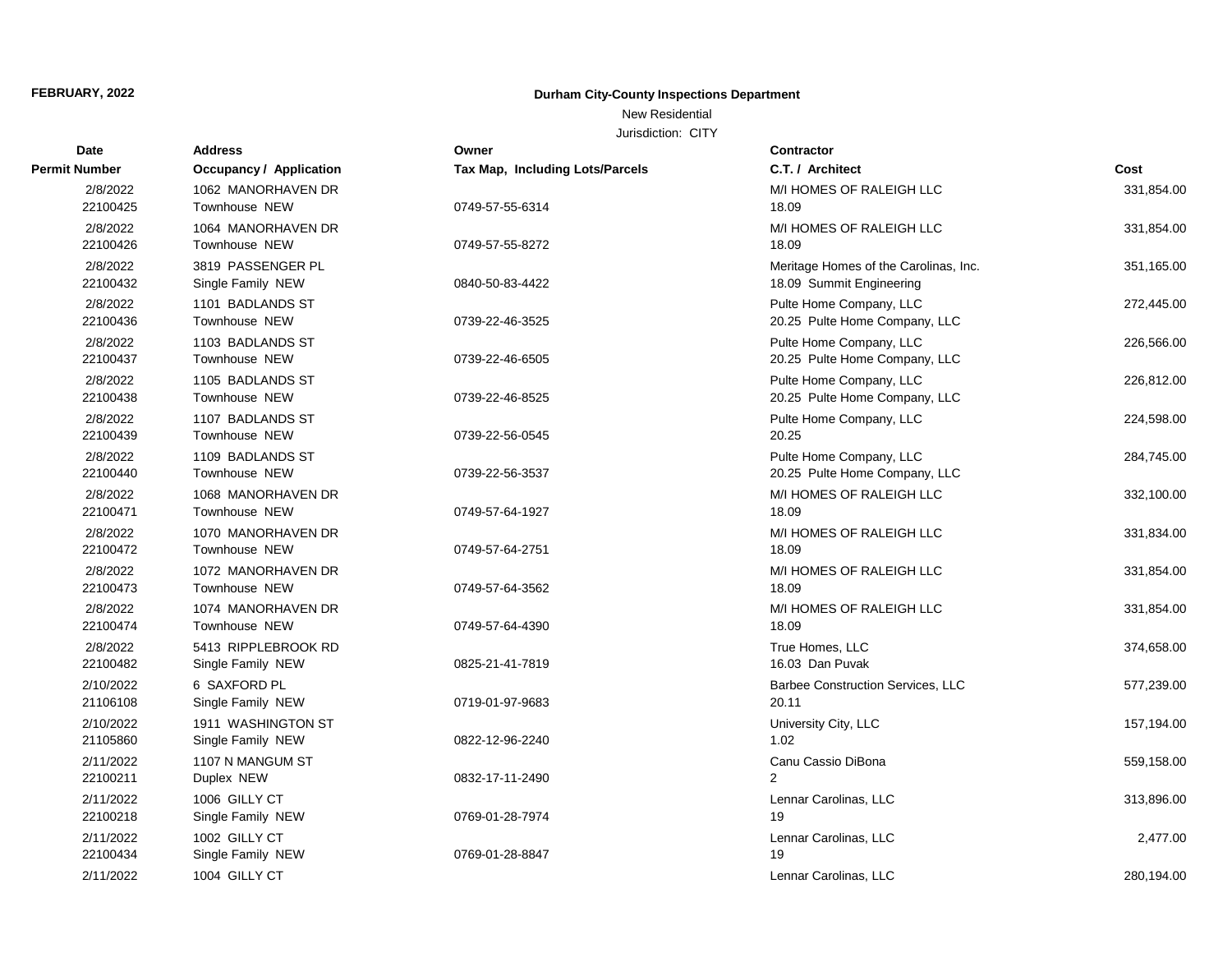### New Residential

| <b>Date</b>           | <b>Address</b>                               | Owner                           | Contractor                                                                    |            |
|-----------------------|----------------------------------------------|---------------------------------|-------------------------------------------------------------------------------|------------|
| Permit Number         | <b>Occupancy / Application</b>               | Tax Map, Including Lots/Parcels | C.T. / Architect                                                              | Cost       |
| 22100435              | Single Family NEW                            | 0769-01-28-8900                 | 19                                                                            |            |
| 2/11/2022<br>22100458 | 1038 ROMERIA DR<br>Townhouse NEW             | 0739-29-06-4553                 | Ryan Homes and/or NV Homes NVR, Inc., T/A<br>20.26 NVR Architectural Services | 305,655.00 |
| 2/11/2022<br>22100457 | 1036 ROMERIA DR<br>Townhouse NEW             | 0739-29-06-3764                 | Ryan Homes and/or NV Homes NVR, Inc., T/A<br>20.26 NVR Architectural Services | 236,037.00 |
| 2/11/2022<br>22100456 | 1034 ROMERIA DR<br>Townhouse NEW             | 0739-29-06-2982                 | Ryan Homes and/or NV Homes NVR, Inc., T/A<br>20.26 NVR Architectural Services | 265,803.00 |
| 2/11/2022<br>22100455 | 1032 ROMERIA DR<br><b>Townhouse NEW</b>      | 0739-29-07-2100                 | Ryan Homes and/or NV Homes NVR, Inc., T/A<br>20.26 NVR Architectural Services | 265,803.00 |
| 2/11/2022<br>22100454 | 1030 ROMERIA DR<br>Townhouse NEW             | 0739-29-07-1229                 | Ryan Homes and/or NV Homes NVR, Inc., T/A<br>20.26 NVR Architectural Services | 265,803.00 |
| 2/11/2022<br>22100453 | 1028 ROMERIA DR<br>Townhouse NEW             | 0739-29-07-0439                 | Ryan Homes and/or NV Homes NVR, Inc., T/A<br>20.26 NVR Architectural Services | 264,204.00 |
| 2/15/2022<br>22100301 | 1509 SUNSET PEAK WAY<br>Townhouse NEW        | 0830-90-12-7513                 | Ryan Builders-North Carolina, LLC, Dan<br>20.27                               | 235,176.00 |
| 2/15/2022<br>22100302 | 1511 SUNSET PEAK WAY<br><b>Townhouse NEW</b> | 0830-90-12-9604                 | Ryan Builders-North Carolina, LLC, Dan<br>20.27                               | 233,331.00 |
| 2/15/2022<br>22100303 | 1513 SUNSET PEAK WAY<br><b>Townhouse NEW</b> | 0830-90-22-0774                 | Ryan Builders-North Carolina, LLC, Dan<br>20.27                               | 235,668.00 |
| 2/15/2022<br>22100304 | 1515 SUNSET PEAK WAY<br>Townhouse NEW        | 0830-90-22-2853                 | Ryan Builders-North Carolina, LLC, Dan<br>20.27                               | 233,331.00 |
| 2/15/2022<br>22100305 | 1517 SUNSET PEAK WAY<br><b>Townhouse NEW</b> | 0830-90-22-4932                 | Ryan Builders-North Carolina, LLC, Dan<br>20.27                               | 232,224.00 |
| 2/15/2022<br>22100306 | 1519 SUNSET PEAK WAY<br>Townhouse NEW        | 0830-90-23-6020                 | Ryan Builders-North Carolina, LLC, Dan<br>20.27                               | 232,224.00 |
| 2/15/2022<br>22100307 | 1521 SUNSET PEAK WAY<br>Townhouse NEW        | 0830-90-23-8101                 | Ryan Builders-North Carolina, LLC, Dan<br>20.27                               | 232,334.00 |
| 2/15/2022<br>22100539 | 1073 MANORHAVEN DR<br>Townhouse NEW          | 0749-57-75-5437                 | M/I HOMES OF RALEIGH LLC<br>18.09                                             | 331,854.00 |
| 2/15/2022<br>22100540 | 1075 MANORHAVEN DR<br><b>Townhouse NEW</b>   | 0749-57-75-6255                 | M/I HOMES OF RALEIGH LLC<br>18.09                                             | 331,854.00 |
| 2/15/2022<br>22100541 | 1077 MANORHAVEN DR<br>Townhouse NEW          | 0749-57-75-7066                 | M/I HOMES OF RALEIGH LLC<br>18.09                                             | 331,854.00 |
| 2/15/2022<br>22100542 | 1079 MANORHAVEN DR<br>Townhouse NEW          | 0749-57-74-9801                 | M/I HOMES OF RALEIGH LLC<br>18.09                                             | 332,100.00 |
| 2/15/2022<br>22100620 | 2523 GLENDALE AVE<br>Single Family NEW       | 0822-08-97-0503                 | <b>Carson Gentry</b><br>1.02                                                  | 21,340.00  |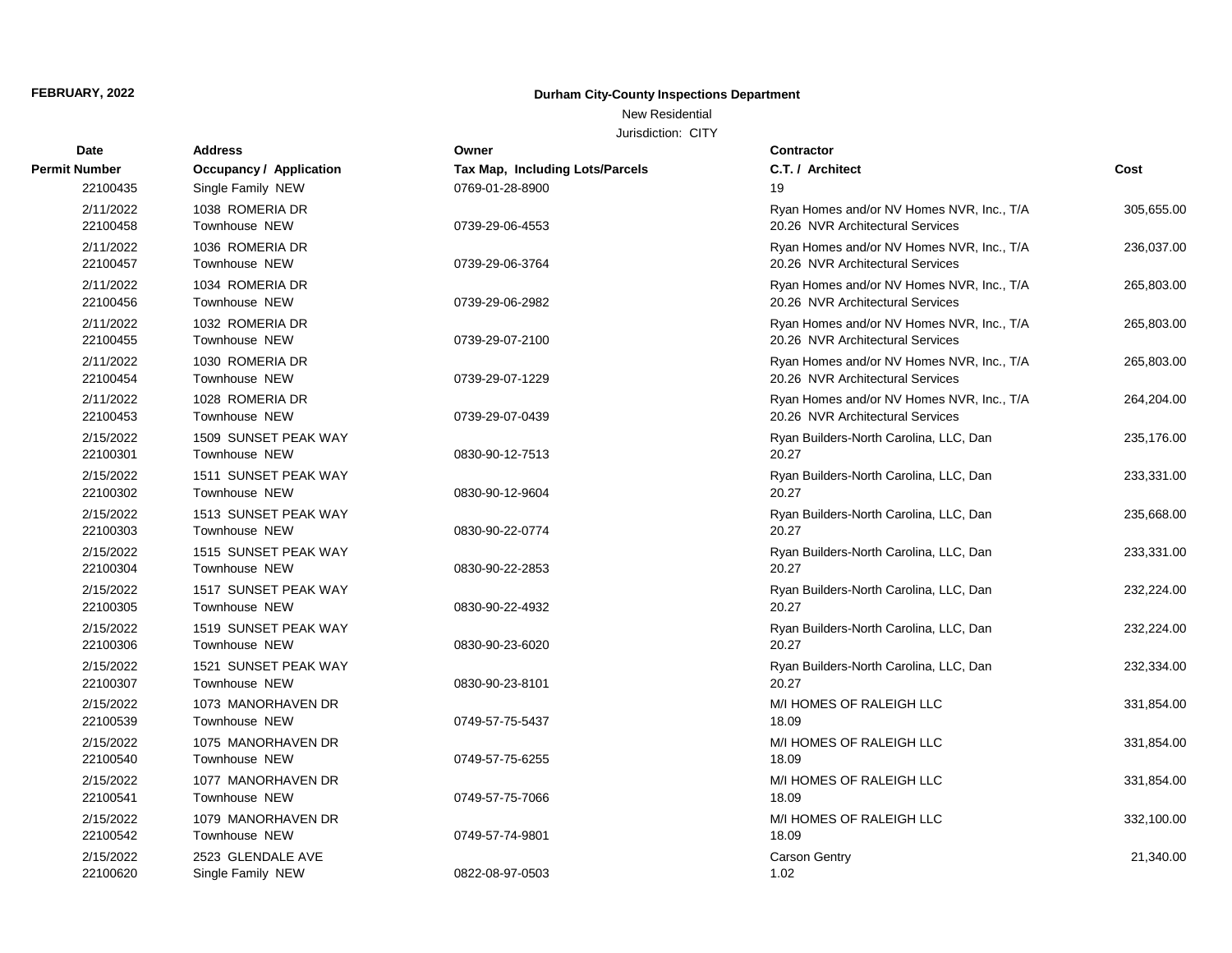### New Residential

| <b>Date</b>           | <b>Address</b>                            | Owner                                  | Contractor                                                         |            |
|-----------------------|-------------------------------------------|----------------------------------------|--------------------------------------------------------------------|------------|
| Permit Number         | Occupancy / Application                   | <b>Tax Map, Including Lots/Parcels</b> | C.T. / Architect                                                   | Cost       |
| 2/16/2022<br>22100552 | 3875 KEOHANE DR<br>Single Family NEW      | 0801-22-43-2858                        | BAKER RESIDENTIAL OF THE CAROLINAS, LLC.<br>20.17                  | 532,221.00 |
| 2/16/2022<br>22100577 | 3870 KEOHANE DR<br>Single Family NEW      | 0801-22-62-3615                        | BAKER RESIDENTIAL OF THE CAROLINAS, LLC.<br>20.17 GMD Design Group | 478,839.00 |
| 2/16/2022<br>22100578 | 3871 KEOHANE DR<br>Single Family NEW      | 0801-22-43-2055                        | BAKER RESIDENTIAL OF THE CAROLINAS, LLC.<br>20.17 GMD Design Group | 4,144.00   |
| 2/17/2022<br>22100575 | 3866 KEOHANE DR<br>Single Family NEW      | 0801-22-61-2899                        | BAKER RESIDENTIAL OF THE CAROLINAS, LLC.<br>20.17 GMD Design Group | 489,048.00 |
| 2/17/2022<br>22100598 | 4010 LUSH GROVE DR<br>Townhouse NEW       | 0833-28-99-1841                        | Ryan Homes and/or NV Homes NVR, Inc., T/A<br>17.09                 | 221,872.00 |
| 2/17/2022<br>22100599 | 4008 LUSH GROVE DR<br>Townhouse NEW       | 0833-28-99-3880                        | Ryan Homes and/or NV Homes NVR, Inc., T/A<br>17.09                 | 221,892.00 |
| 2/17/2022<br>22100600 | 4006 LUSH GROVE DR<br>Townhouse NEW       | 0833-28-99-5789                        | Ryan Homes and/or NV Homes NVR, Inc., T/A<br>17.09                 | 221,892.00 |
| 2/17/2022<br>22100601 | 4004 LUSH GROVE DR<br>Townhouse NEW       | 0833-28-99-7789                        | Ryan Homes and/or NV Homes NVR, Inc., T/A<br>17.09                 | 221,892.00 |
| 2/17/2022<br>22100602 | 4002 LUSH GROVE DR<br>Townhouse NEW       | 0833-38-09-0707                        | Ryan Homes and/or NV Homes NVR, Inc., T/A<br>17.09                 | 221,892.00 |
| 2/17/2022<br>22100690 | 1238 WHITE FLINT CIR<br>Single Family NEW | 0769-01-29-7986                        | Lennar Carolinas, LLC<br>19                                        | 282,162.00 |
| 2/17/2022<br>22100693 | 1246 WHITE FLINT CIR<br>Single Family NEW | 0860-01-20-7093                        | Lennar Carolinas, LLC<br>19                                        | 291,510.00 |
| 2/17/2022<br>22100265 | 2003 SEFORD DR<br>Single Family NEW       | 0841-89-06-3464                        | Ryan Builders-North Carolina, LLC, Dan<br>18.02 GMD DESIGN GROUP   | 256,086.00 |
| 2/17/2022<br>22100266 | 2005 SEFORD DR<br>Single Family NEW       | 0841-89-05-3978                        | Ryan Builders-North Carolina, LLC, Dan<br>18.02 GMD DESIGN GROUP   | 281,424.00 |
| 2/17/2022<br>22100267 | 2007 SEFORD DR<br>Single Family NEW       | 0841-89-05-3572                        | Ryan Builders-North Carolina, LLC, Dan<br>18.02 GMD DESIGN GROUP   | 306,270.00 |
| 2/17/2022<br>22100268 | 2009 SEFORD DR<br>Single Family NEW       | 0841-89-05-3086                        | Ryan Builders-North Carolina, LLC, Dan<br>18.02 GMD DESIGN GROUP   | 275,274.00 |
| 2/17/2022<br>22100564 | 2314 TIMBERVIEW DR<br>Single Family NEW   | 0813-79-74-6982                        | HOMES BY DICKERSON, INC.<br>17.07 J. G. Craig Designs              | 613,032.00 |
| 2/17/2022<br>22100573 | 2318 TIMBERVIEW DR<br>Single Family NEW   | 0813-79-64-1237                        | HOMES BY DICKERSON, INC.<br>17.07 J. G. Craig Designs              | 580,068.00 |
| 2/17/2022<br>22100576 | 3867 KEOHANE DR<br>Single Family NEW      | 0801-22-42-2269                        | BAKER RESIDENTIAL OF THE CAROLINAS, LLC.<br>20.17 GMD Design Group | 524,226.00 |
| 2/17/2022             | 1104 BRIMSTONE WAY                        |                                        | Ryan Homes and/or NV Homes NVR, Inc., T/A                          | 221,892.00 |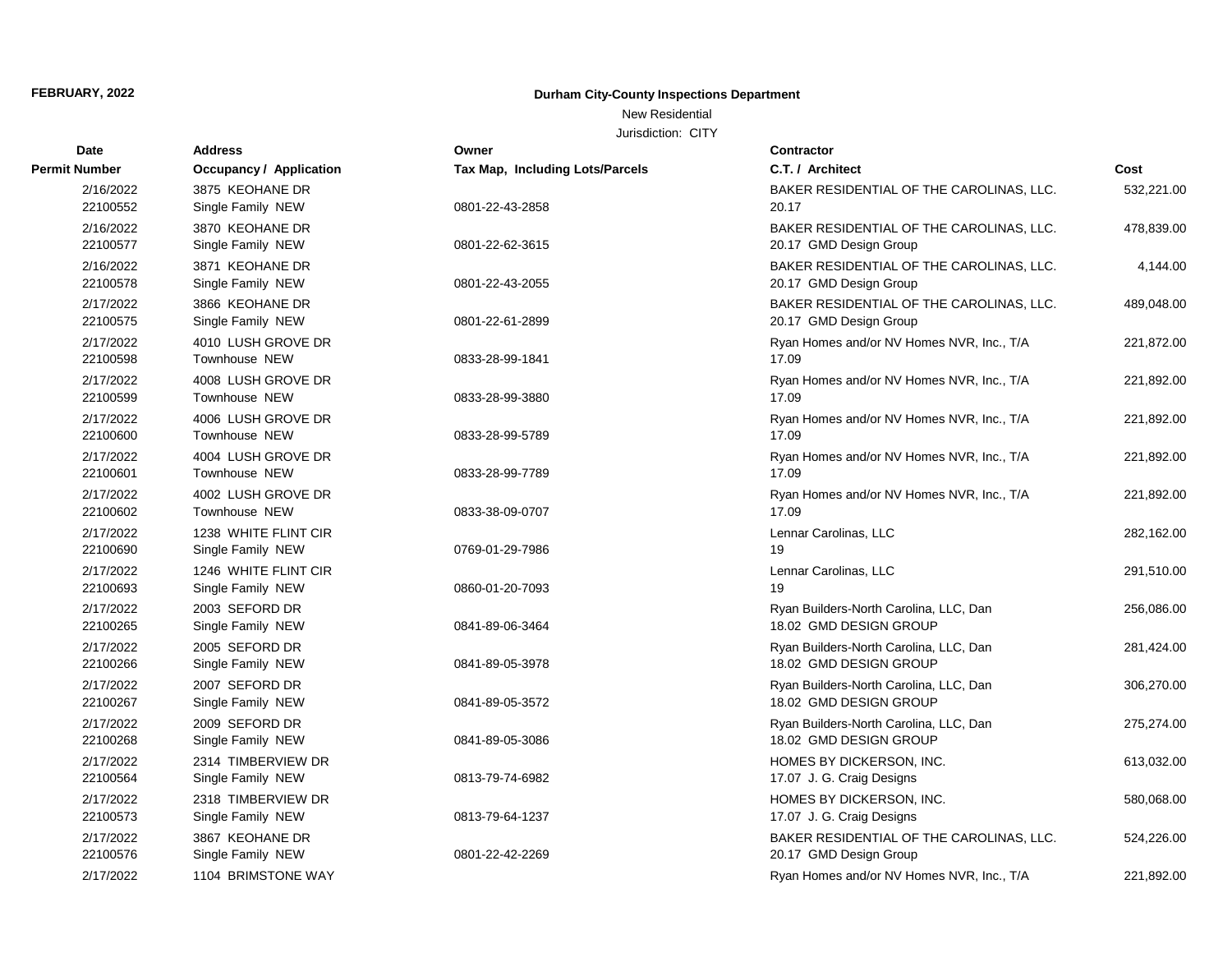### New Residential

| <b>Date</b>           | <b>Address</b>                             | Owner                           | <b>Contractor</b>                                                 |            |
|-----------------------|--------------------------------------------|---------------------------------|-------------------------------------------------------------------|------------|
| Permit Number         | <b>Occupancy / Application</b>             | Tax Map, Including Lots/Parcels | C.T. / Architect                                                  | Cost       |
| 21106032              | <b>Townhouse NEW</b>                       | 0833-38-06-9320                 | 17.09                                                             |            |
| 2/17/2022<br>21106034 | 1106 BRIMSTONE WAY<br>Townhouse NEW        | 0833-38-06-9535                 | Ryan Homes and/or NV Homes NVR, Inc., T/A<br>17.09                | 221,400.00 |
| 2/17/2022<br>21106035 | 1108 BRIMSTONE WAY<br><b>Townhouse NEW</b> | 0833-38-06-9745                 | Ryan Homes and/or NV Homes NVR, Inc., T/A<br>17.09                | 221,400.00 |
| 2/17/2022<br>21106037 | 1110 BRIMSTONE WAY<br>Townhouse NEW        | 0833-38-06-9945                 | Ryan Homes and/or NV Homes NVR, Inc., T/A<br>17.09                | 221,400.00 |
| 2/17/2022<br>21106038 | 1112 BRIMSTONE WAY<br><b>Townhouse NEW</b> | 0833-38-07-9155                 | Ryan Homes and/or NV Homes NVR, Inc., T/A<br>17.09                | 221,400.00 |
| 2/17/2022<br>21106039 | 1114 BRIMSTONE WAY<br>Townhouse NEW        | 0833-38-07-9356                 | Ryan Homes and/or NV Homes NVR, Inc., T/A<br>17.09                | 221,400.00 |
| 2/21/2022<br>22100648 | 1000 ASHCLIFF LN<br>Single Family NEW      | 0769-92-47-3809                 | HHHunt Homes Raleigh-Durham, LLC<br>19.00                         | 354,486.00 |
| 2/22/2022<br>22100574 | 1213 ROCKY POINT LN<br>Single Family NEW   | 0836-04-93-5658                 | Concept Contracting and Design LLC<br>21 Harris Structural Design | 957,801.00 |
| 2/22/2022<br>22100631 | 2510 GREEN ST<br>Single Family NEW         | 0822-13-03-9789                 | LEGACY BUILDING CO., LLC<br>3.02 Hobie Carver                     | 200,000.00 |
| 2/22/2022<br>21105996 | 5715 GARRETT RD<br>Single Family NEW       | 0719-01-07-5134                 | Haven Build, LLC<br>20.08                                         | 735,000.00 |
| 2/22/2022<br>22100556 | 1083 MANORHAVEN DR<br><b>Townhouse NEW</b> | 0749-57-84-0582                 | M/I HOMES OF RALEIGH LLC<br>18.09                                 | 342,924.00 |
| 2/22/2022<br>22100557 | 1085 MANORHAVEN DR<br>Townhouse NEW        | 0749-57-84-2238                 | M/I HOMES OF RALEIGH LLC<br>18.09                                 | 342,924.00 |
| 2/22/2022<br>22100558 | 1087 MANORHAVEN DR<br>Townhouse NEW        | 0749-57-84-3049                 | M/I HOMES OF RALEIGH LLC<br>18.09                                 | 342,924.00 |
| 2/22/2022<br>22100559 | 1089 MANORHAVEN DR<br>Townhouse NEW        | 0749-57-83-4865                 | M/I HOMES OF RALEIGH LLC<br>18.09                                 | 342,924.00 |
| 2/23/2022<br>22100293 | 2312 N ROXBORO ST<br>Single Family NEW     | 0832-26-63-8247                 | University City, LLC<br><b>Allison Ramsey Architects</b>          | 165,558.00 |
| 2/23/2022<br>22100852 | 1201 WHITE FLINT CIR<br>Single Family NEW  | 0769-01-39-1588                 | Lennar Carolinas, LLC<br>19                                       | 343,539.00 |
| 2/23/2022<br>22100853 | 1109 WHITE FLINT CIR<br>Single Family NEW  | 0769-01-39-2546                 | Lennar Carolinas, LLC<br>19                                       | 282,162.00 |
| 2/23/2022<br>22100589 | 2508 GREEN ST<br>Single Family NEW         | 0822-13-03-9789                 | LEGACY BUILDING CO., LLC<br>3.02 Hobie Carver                     | 158,670.00 |
| 2/23/2022<br>22100527 | 3100 BRYANT ST<br>Single Family NEW        | 0840-08-29-7482                 | Production Construction Inc.<br>18.02                             | 146,739.00 |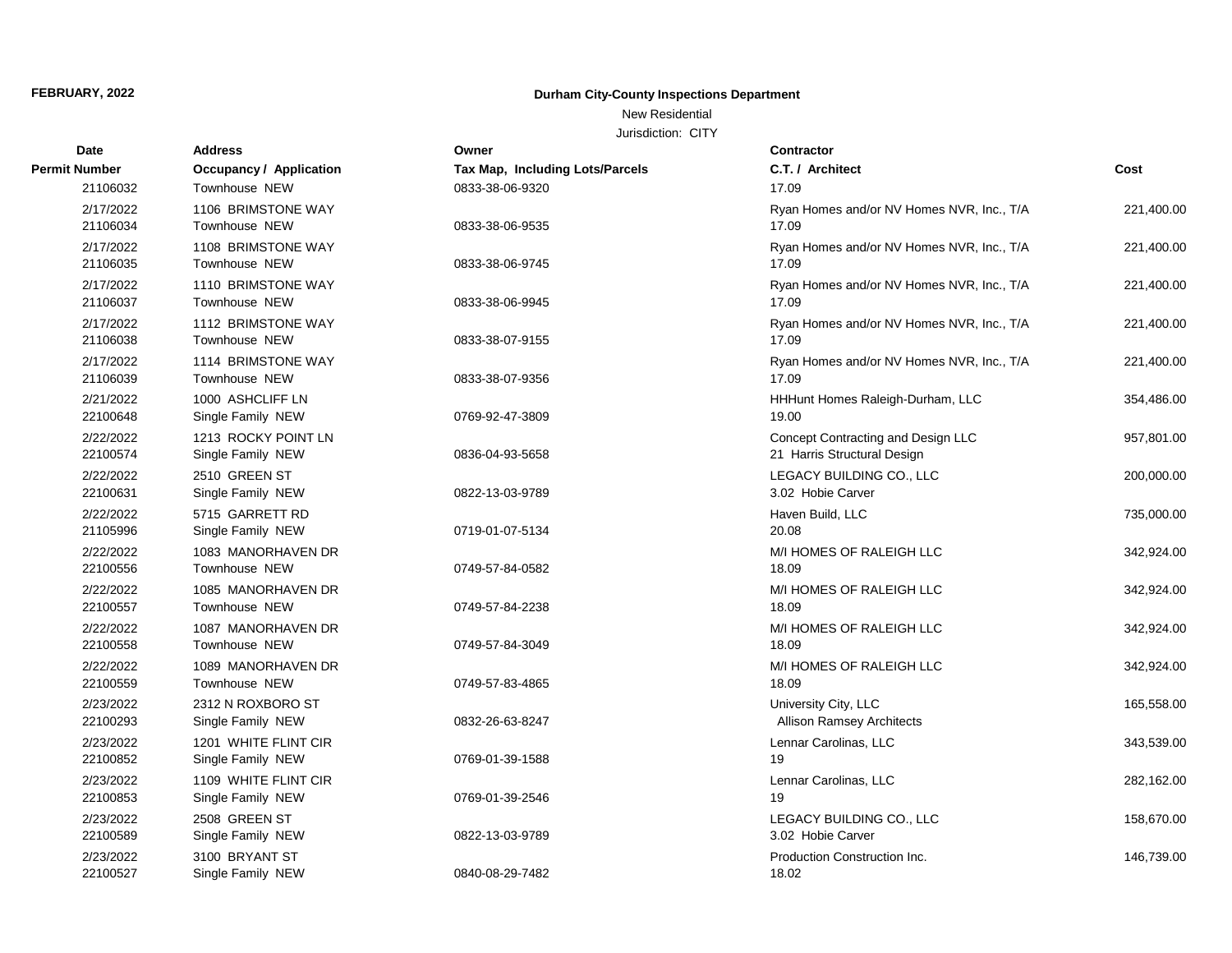### New Residential

| Date                  | <b>Address</b>                      | Owner                           | <b>Contractor</b>                               |            |
|-----------------------|-------------------------------------|---------------------------------|-------------------------------------------------|------------|
| <b>Permit Number</b>  | Occupancy / Application             | Tax Map, Including Lots/Parcels | C.T. / Architect                                | Cost       |
| 2/23/2022             | 1038 GEMMA DR                       |                                 | Lennar Carolinas, LLC                           | 274,044.00 |
| 22100716              | Townhouse NEW                       | 0840-01-91-4193                 | 18.09                                           |            |
| 2/23/2022             | 1042 GEMMA DR                       |                                 | Lennar Carolinas, LLC                           | 266,049.00 |
| 22100717              | Townhouse NEW                       | 0840-01-91-7291                 | 18.09                                           |            |
| 2/23/2022             | 1046 GEMMA DR                       |                                 | Lennar Carolinas, LLC                           | 272,445.00 |
| 22100718              | Townhouse NEW                       | 0840-11-01-0207                 | 18.09                                           |            |
| 2/23/2022             | 1050 GEMMA DR                       |                                 | Lennar Carolinas, LLC                           | 261,498.00 |
| 22100719              | Townhouse NEW                       | 0840-11-01-3333                 | 18.09                                           |            |
| 2/24/2022             | 929 W CLUB BLVD                     |                                 | Redeeming Development Group, LLC                | 183,000.00 |
| 22100713              | Single Family NEW                   | 0822-74-29-4419                 | 3.02                                            |            |
| 2/24/2022             | 923 W CLUB BLVD                     |                                 | Redeeming Development Group, LLC                | 183,000.00 |
| 22100712              | Single Family NEW                   | 0822-74-29-4419                 | 3.02                                            |            |
| 2/24/2022             | 2011 SEFORD DR                      |                                 | Ryan Builders-North Carolina, LLC, Dan          | 306,270.00 |
| 22100269              | Single Family NEW                   | 0841-89-04-3680                 | 18.02 GMD DESIGN GROUP                          |            |
| 2/24/2022             | 2012 SEFORD DR                      |                                 | Ryan Builders-North Carolina, LLC, Dan          | 275,274.00 |
| 22100270              | Single Family NEW                   | 0841-79-84-6029                 | 18.02 GMD DESIGN GROUP                          |            |
| 2/24/2022             | 2013 SEFORD DR                      |                                 | Ryan Builders-North Carolina, LLC, Dan          | 275,274.00 |
| 22100271              | Single Family NEW                   | 0841-89-04-3194                 | 18.02 GMD DESIGN GROUP                          |            |
| 2/24/2022             | 2014 SEFORD DR                      |                                 | Ryan Builders-North Carolina, LLC, Dan          | 306,270.00 |
| 22100272              | Single Family NEW                   | 0841-79-83-6623                 | 18.02 GMD DESIGN GROUP                          |            |
| 2/24/2022             | 2015 SEFORD DR                      |                                 | Ryan Builders-North Carolina, LLC, Dan          | 306,639.00 |
| 22100273              | Single Family NEW                   | 0841-89-03-3698                 | 18.02 GMD DESIGN GROUP                          |            |
| 2/24/2022             | 2016 SEFORD DR                      |                                 | Ryan Builders-North Carolina, LLC, Dan          | 308,115.00 |
| 22100274              | Townhouse NEW                       | 0841-79-83-6137                 | 18.02 GMD DESIGN GROUP                          |            |
| 2/24/2022<br>22100681 | 2017 SEFORD DR                      |                                 | Ryan Builders-North Carolina, LLC, Dan<br>18.01 | 306,270.00 |
|                       | Single Family NEW                   | 0841-89-03-4202                 |                                                 |            |
| 2/24/2022<br>22100682 | 2018 SEFORD DR<br>Single Family NEW | 0841-79-82-6637                 | Ryan Builders-North Carolina, LLC, Dan<br>18.01 | 306,639.00 |
|                       |                                     |                                 |                                                 |            |
| 2/24/2022<br>22100684 | 2021 SEFORD DR<br>Single Family NEW | 0841-89-02-3198                 | Ryan Builders-North Carolina, LLC, Dan<br>18.01 | 307,500.00 |
| 2/24/2022             | 2024 SEFORD DR                      |                                 |                                                 |            |
| 22100685              | Single Family NEW                   | 0841-79-81-1331                 | Ryan Builders-North Carolina, LLC, Dan<br>18.01 | 306,270.00 |
| 2/24/2022             | 2028 SEFORD DR                      |                                 | Ryan Builders-North Carolina, LLC, Dan          | 307,500.00 |
| 22100686              | Single Family NEW                   | 0841-79-70-7496                 | 18.01                                           |            |
| 2/24/2022             | 5405 BEARDSLEY CT                   |                                 | True Homes, LLC                                 | 456,330.00 |
| 22100828              | Single Family NEW                   | 0825-03-21-9101                 | 16.03 Dan Puvac                                 |            |
| 2/24/2022             | 5418 RIPPLEBROOK RD                 |                                 | True Homes, LLC                                 | 350,181.00 |
|                       |                                     |                                 |                                                 |            |